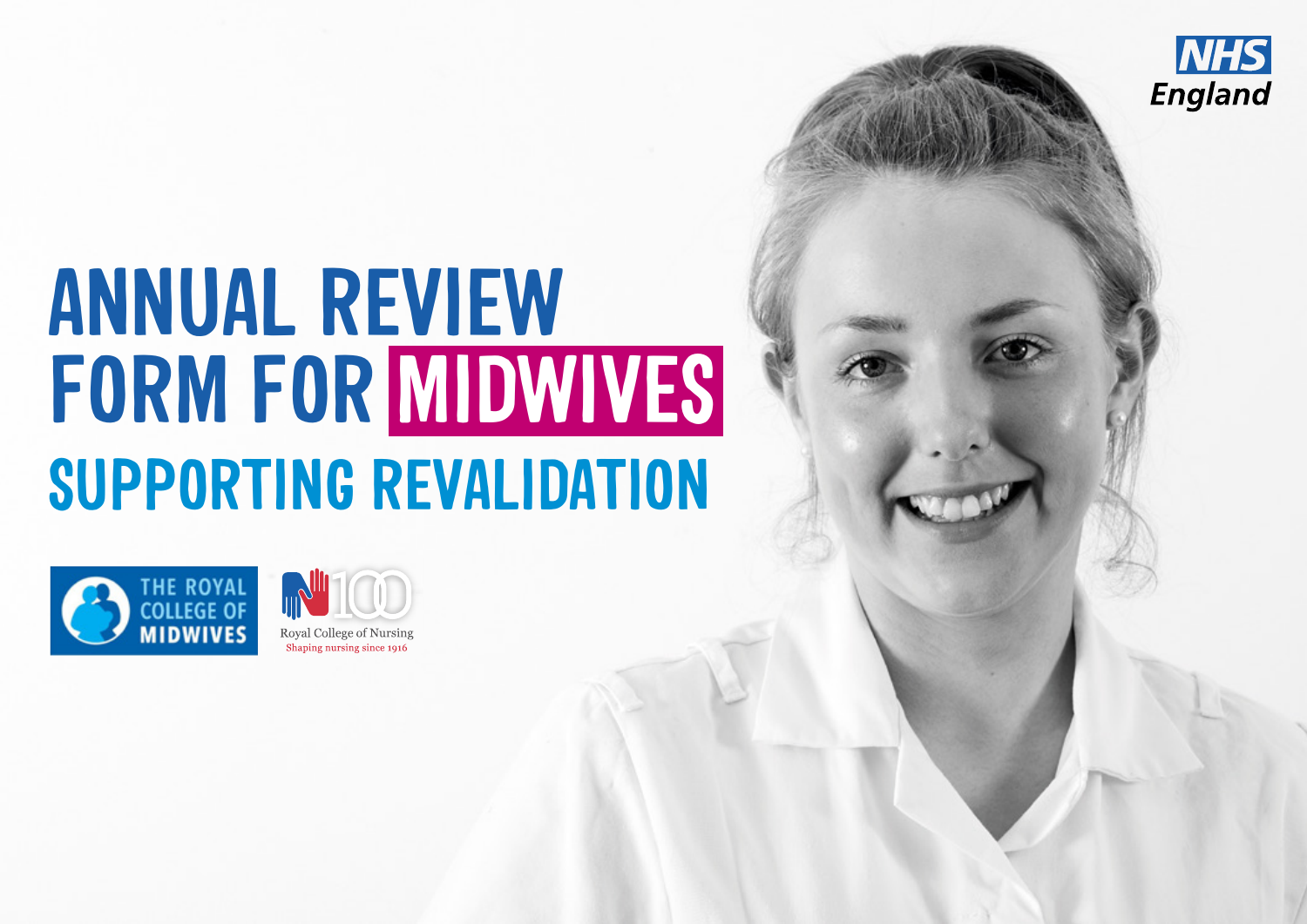## **ANNUAL REVIEW FORM FOR MIDWIVES**





| <b>MIDWIFE'S NAME:</b> | <b>PIN NUMBER:</b> | <b>PMA</b> | <b>REVALIDATION DATE:</b> | <b>ANNUAL FEE EXPIRY DATE:</b> | DATE OF ANNUAL REVIEW: |
|------------------------|--------------------|------------|---------------------------|--------------------------------|------------------------|
|                        |                    |            |                           |                                |                        |
|                        |                    |            |                           |                                |                        |
|                        |                    |            |                           |                                |                        |
|                        |                    |            |                           |                                |                        |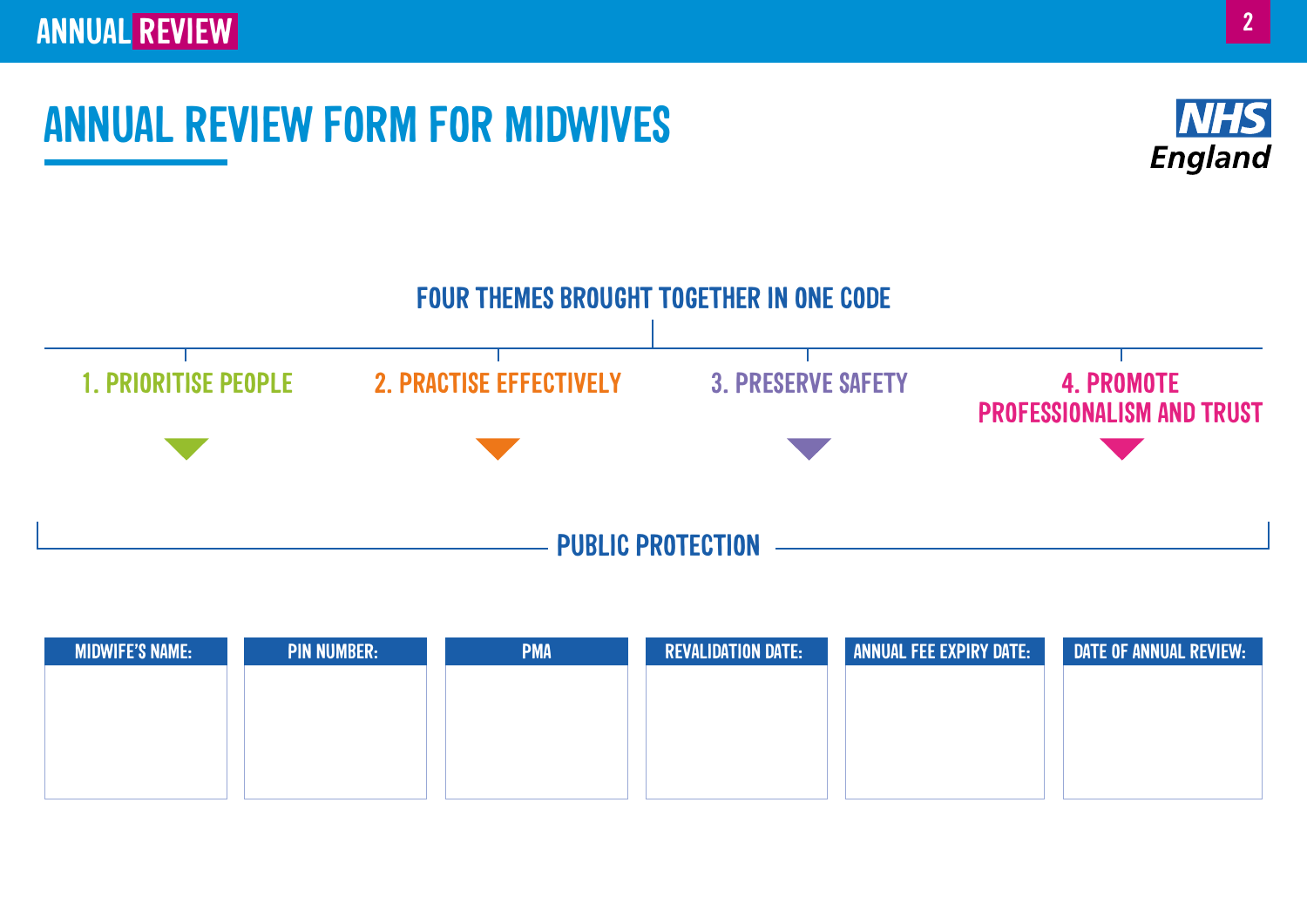## **PREPARING FOR YOUR ANNUAL REVIEW**



This tool can be used as a framework to help inform your annual review with your Professional Midwifery Advocate (PMA). The purpose of your annual review is to create a meaningful opportunity for you to reflect honestly on your practice and create an individualised plan for any areas you may wish to develop, or have been recommended to develop. It is a useful tool to ensure you are adequately prepared for your revalidation, reflective discussion and meeting with your confirmer. It will enable you to gather your evidence annually and develop your portfolio so you are ready to complete the necessary NMC revalidation requirements (refer to guidance on page 8).

This tool will be beneficial for both peer review and clinical supervision as recommended in the proposals for changing the system of midwifery supervision in the UK document (DH, 2016) –

*This will comprise clinical supervision for those in clinical practice and peer review for those practising midwives outside clinical practice.*

### **To prepare for your annual review you should ensure you have completed the following:**

- **•** Complete annual review summary page (page 5), with as much details you can. The questions can be used to prompt your reflection in addition to any discussion during the annual review with your professional midwifery advocate (PMA)
- **•** We encourage you to send any relevant documents to support your annual review to your professional midwifery advocate prior to this review (eg, completed documentation tools and NMC reflective account templates at **[www.nmc.org.uk/standards/revalidation/revalidation-guidance-and](http://www.nmc.org.uk/standards/revalidation/revalidation-guidance-and-resources)[resources](http://www.nmc.org.uk/standards/revalidation/revalidation-guidance-and-resources)**
- **•** The annual review should include a peer audit of documentation appropriate to your area of practice where relevant. For midwives under clinical supervision this should include a peer review of documentation.
- **•** Retain and store this annual review within a portfolio for use towards your triennial revalidation evidence to be submitted every three years. Good practice would be to store it electronically.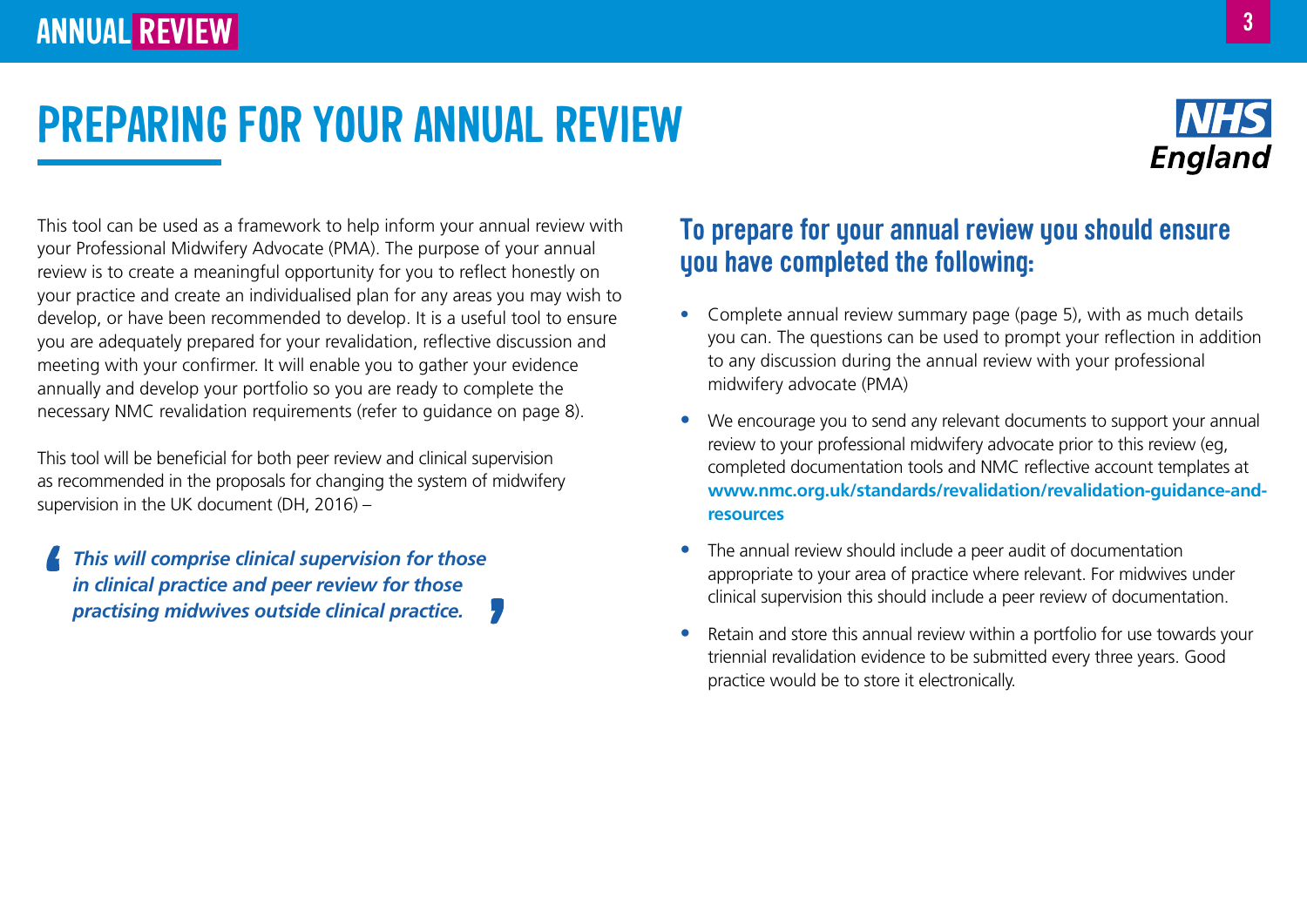## **PREPARING FOR YOUR ANNUAL REVIEW**



### **To prepare for your annual review it is important that you read and refer to the following:**

- **•** The NMC Revalidation document and the NMCwebsite for the relevant templates **[www.nmc.org.uk/standards/revalidation](http://www.nmc.org.uk/standards/revalidation)** and **[www.nmc.](http://www.nmc.org.uk/standards/revalidation/revalidation-guidance-and-resources) [org.uk/standards/revalidation/revalidation-guidance-and-resources](http://www.nmc.org.uk/standards/revalidation/revalidation-guidance-and-resources)**
- **•** The code: familiarise yourself with the NMC Code, including the Standards for Competence for Registered Midwives **[www.nmc.org.](http://www.nmc.org.uk/standards/additional-standards/standards-of-competence-for-registered-midwives) [uk/standards/additional-standards/standards-of-competence-for](http://www.nmc.org.uk/standards/additional-standards/standards-of-competence-for-registered-midwives)[registered-midwives](http://www.nmc.org.uk/standards/additional-standards/standards-of-competence-for-registered-midwives)** and consider how you implement these standards in your daily work. How are these professional standards evident in your practice at the point of care?

### **To prepare for your annual review you may find it helpful to refer to the following:**

- **•** relevant information or wider reading
- **•** issues affecting your practice such as NHS or workplace strategies
- **•** best practice guidance
- **•** professional campaigns
- **•** contemporary evidence-based reports relevant to your practice.

Consider how these issues affect your practice or provide opportunities for professional development. Consider the similar themes; how can you take the learning forward to be embedded into practice to ensure you provide high quality care to women and babies?

**IT IS IMPORTANT TO REMEMBER THAT YOUR ANNUAL REVIEW IS AN OPPORTUNITY FOR YOU TO REFLECT, IDENTIFY YOUR PROFESSIONAL NEEDS AND DEVELOP AN ACTION PLAN IN RESPONSE TO YOUR NEEDS.**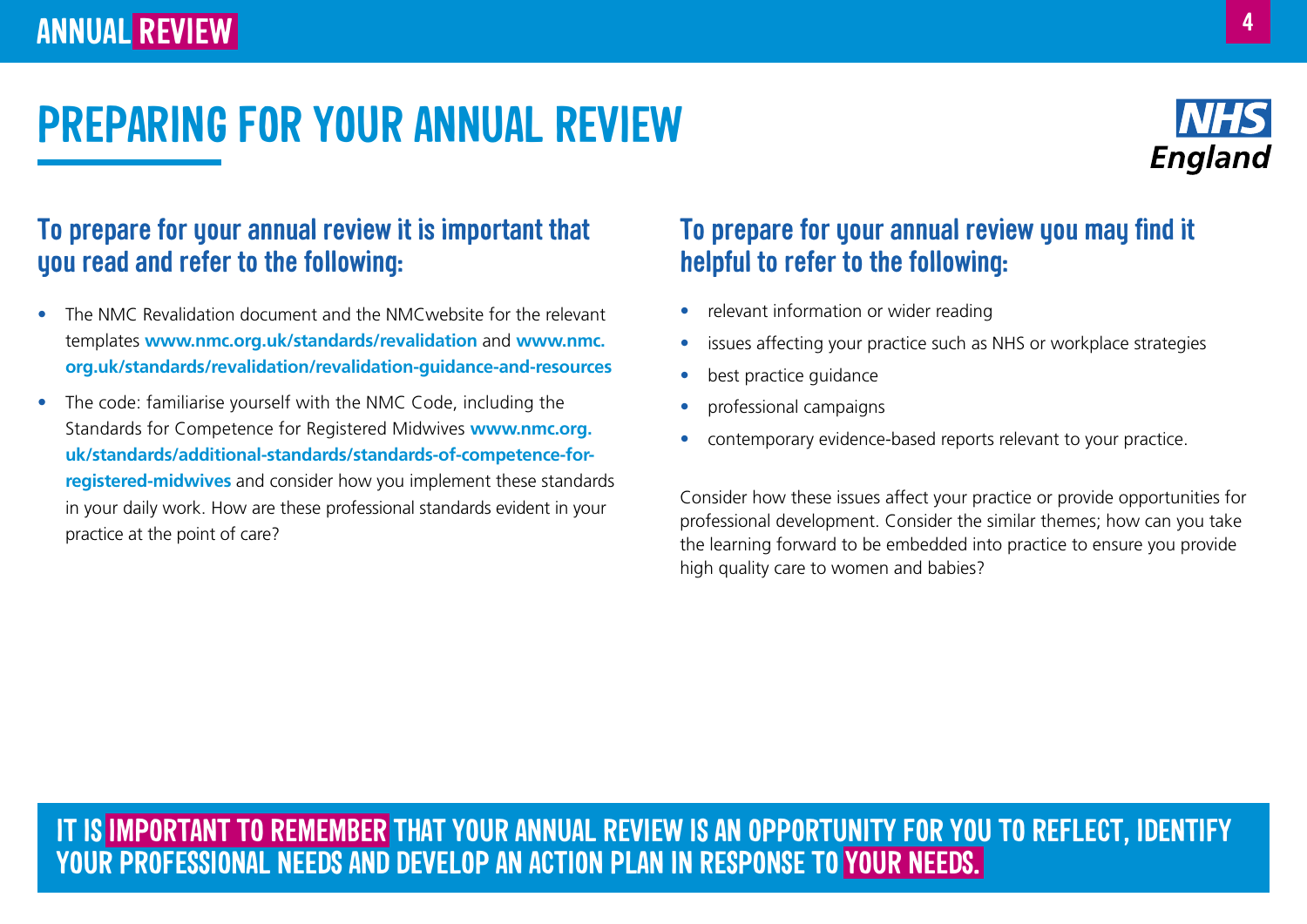## **REFLECTIVE DISCUSSION TOOL**



### **Use this tool to assist your reflective discussion. Record this discussion using the NMC reflective account template**

| THE CODE               | <b>THEMES</b>                                                                                                                                                                                                                                                                                                                                                                                                                                                          | QUESTIONS TO CONSIDER TO AID DISCUSSION                                                                                              |  |
|------------------------|------------------------------------------------------------------------------------------------------------------------------------------------------------------------------------------------------------------------------------------------------------------------------------------------------------------------------------------------------------------------------------------------------------------------------------------------------------------------|--------------------------------------------------------------------------------------------------------------------------------------|--|
| <b>PRIORITISE</b>      | You put the interest of people using or needing nursing or                                                                                                                                                                                                                                                                                                                                                                                                             | How do I treat women as individuals and uphold their dignity?                                                                        |  |
| <b>PEOPLE</b>          | midwifery services first. You must make their care and safety your<br>main concern and make sure that their dignity is preserved and                                                                                                                                                                                                                                                                                                                                   | How have I listened to women and responded to their preferences and concerns?                                                        |  |
|                        | their needs recognised, assessed and responded to. You make sure                                                                                                                                                                                                                                                                                                                                                                                                       | How have I ensured that women's physical, social and psychological needs are assessed and responded to?                              |  |
|                        | that those receiving care are treated with respect, that their rights<br>are upheld and that any discriminatory attitudes and behaviours                                                                                                                                                                                                                                                                                                                               | How do I act in the best interest of the women and their families at all times?                                                      |  |
|                        | towards those receiving care are challenged.                                                                                                                                                                                                                                                                                                                                                                                                                           | How have I respected women's right to privacy and dignity?                                                                           |  |
| <b>PRACTICE</b>        | You assess needs and deliver or advise on treatment, or give help<br>(including preventative or rehabilitative care) without too much<br>delay and to the best of your abilities, on the basis of the best<br>evidence available and best practice. You communicate effectively,<br>keeping clear and accurate records and sharing skills, knowledge<br>and experience where appropriate. You reflect and act on any<br>feedback you receive to improve your practice. | How have I changed or improved my practice following reflection on a case?                                                           |  |
| <b>EFFECTIVELY</b>     |                                                                                                                                                                                                                                                                                                                                                                                                                                                                        | How have I provided advice and care to the women and babies in my care in an effective and timely manner?                            |  |
|                        |                                                                                                                                                                                                                                                                                                                                                                                                                                                                        | How have I demonstrated escalation of concerns when appropriate?                                                                     |  |
|                        |                                                                                                                                                                                                                                                                                                                                                                                                                                                                        | How have I ensured I provide evidence based care?                                                                                    |  |
|                        |                                                                                                                                                                                                                                                                                                                                                                                                                                                                        | How have I demonstrated effective communication with my clients and colleagues?                                                      |  |
|                        |                                                                                                                                                                                                                                                                                                                                                                                                                                                                        | How have I demonstrated clear and accurate record keeping?                                                                           |  |
|                        |                                                                                                                                                                                                                                                                                                                                                                                                                                                                        | How have I demonstrated sharing of my knowledge and skills?                                                                          |  |
| <b>PRESERVE SAFETY</b> | You make sure that patient and public safety is protected. You<br>work within the limits of your competence, exercising your<br>professional "duty of candour" and raising concerns immediately<br>whenever you come across situations that put the patients or<br>public safety at risk. You take necessary action to deal with any<br>concerns where appropriate.                                                                                                    | How do I recognise and work with the limits of my competence?                                                                        |  |
|                        |                                                                                                                                                                                                                                                                                                                                                                                                                                                                        | How do I ensure "duty of candour" at all times?                                                                                      |  |
|                        |                                                                                                                                                                                                                                                                                                                                                                                                                                                                        | Have I completed the necessary mandatory training and emergency drills training?                                                     |  |
|                        |                                                                                                                                                                                                                                                                                                                                                                                                                                                                        | How have I demonstrated my awareness of my limitations in an emergency situation                                                     |  |
|                        |                                                                                                                                                                                                                                                                                                                                                                                                                                                                        | How do I escalate concerns regarding risks to women and members of the public?                                                       |  |
|                        |                                                                                                                                                                                                                                                                                                                                                                                                                                                                        | How do I demonstrate my awareness of the safeguarding processes for women in my care?                                                |  |
|                        |                                                                                                                                                                                                                                                                                                                                                                                                                                                                        | How do I demonstrate my awareness of the quidance and regulations regarding medicine management?                                     |  |
| <b>PROMOTE</b>         | You uphold the reputation of your profession at all times. You<br>should display a personal commitment to the standards of practice<br>and behaviour set out in the Code. You should be a model of<br>integrity and leadership for others to aspire to. This should lead<br>to trust and confidence in the profession from patients, people<br>receiving care, other health care professionals and the public.                                                         | How do I uphold the reputation of my profession?                                                                                     |  |
| <b>PROFESSIONALISM</b> |                                                                                                                                                                                                                                                                                                                                                                                                                                                                        | How do I uphold my position as a registered midwife                                                                                  |  |
| <b>AND TRUST</b>       |                                                                                                                                                                                                                                                                                                                                                                                                                                                                        | Do I fulfil all my registration requirements?                                                                                        |  |
|                        |                                                                                                                                                                                                                                                                                                                                                                                                                                                                        | Have I cooperated with any investigations and audits?                                                                                |  |
|                        |                                                                                                                                                                                                                                                                                                                                                                                                                                                                        | Have I responded to any professional complaints made against me?                                                                     |  |
|                        |                                                                                                                                                                                                                                                                                                                                                                                                                                                                        | How have I provided leadership ensuring women's wellbeing is protected and to improve their experiences of<br>the healthcare system? |  |
|                        |                                                                                                                                                                                                                                                                                                                                                                                                                                                                        | How can I demonstrate I have facilitated woman's choice?                                                                             |  |
|                        |                                                                                                                                                                                                                                                                                                                                                                                                                                                                        |                                                                                                                                      |  |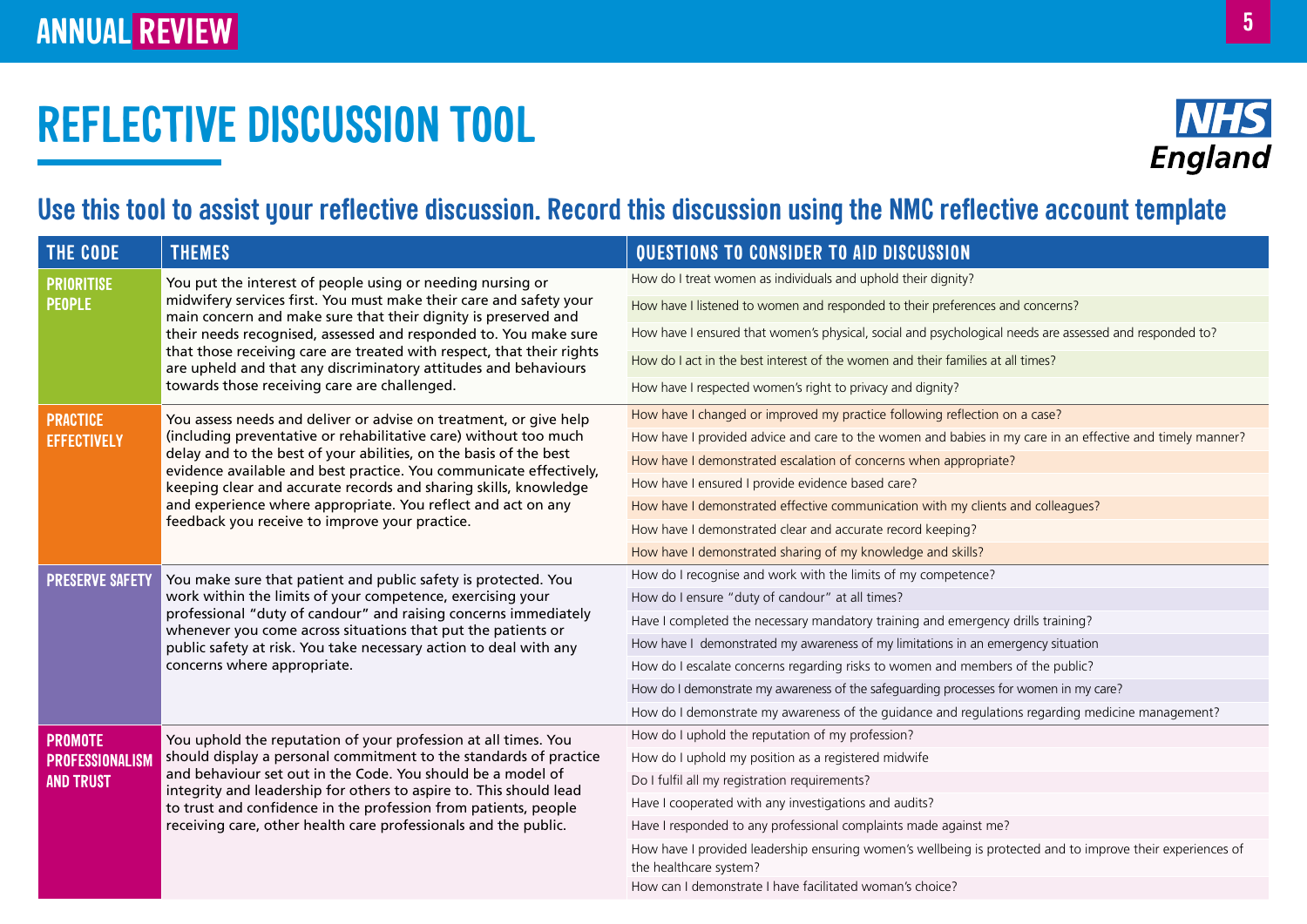## **ANNUAL REVIEW SUMMARY PAGE**



| <b>EVIDENCE DISCUSSED AT ANNUAL REVIEW</b><br>Example - Reflective account, practice related<br>feedback, CPD, documentation audit, etc. | <b>DATE EVIDENCE</b><br><b>COMPLETED</b> | THEME/THEMES COVERED IN DISCUSSION                                                                                                             | LEARNING POINTS ACHIEVED AND/OR OBJECTIVES IDENTIFIED<br><b>ITHESE WILL HELP FORMULATE YOUR ACTION PLANI</b>                                                         |
|------------------------------------------------------------------------------------------------------------------------------------------|------------------------------------------|------------------------------------------------------------------------------------------------------------------------------------------------|----------------------------------------------------------------------------------------------------------------------------------------------------------------------|
| <b>Example</b><br>CTG study day - CPD activity                                                                                           | 10/12/2015<br>6 hours                    | Discussed my learning from the session<br>ie, anatomy and physiology , CTG<br>interpretation, related guidance and<br>importance of escalation | Identified that I need to further enhance my knowledge of<br>CTG interpretation by completing the on line CTG training -<br>I aim to complete this by 10th June 2016 |
|                                                                                                                                          |                                          |                                                                                                                                                |                                                                                                                                                                      |
|                                                                                                                                          |                                          |                                                                                                                                                |                                                                                                                                                                      |
|                                                                                                                                          |                                          |                                                                                                                                                |                                                                                                                                                                      |
|                                                                                                                                          |                                          |                                                                                                                                                |                                                                                                                                                                      |
|                                                                                                                                          |                                          | ARE YOU WORKING TOWARDS COMPLETING YOUR REVALIDATION REQUIREMENTS?                                                                             |                                                                                                                                                                      |
| <b>Comment:</b>                                                                                                                          |                                          |                                                                                                                                                |                                                                                                                                                                      |
| <b>Midwife's name:</b>                                                                                                                   | Signature:                               |                                                                                                                                                | Date:                                                                                                                                                                |
| <b>PMA:</b>                                                                                                                              | Signature:                               |                                                                                                                                                | Date:                                                                                                                                                                |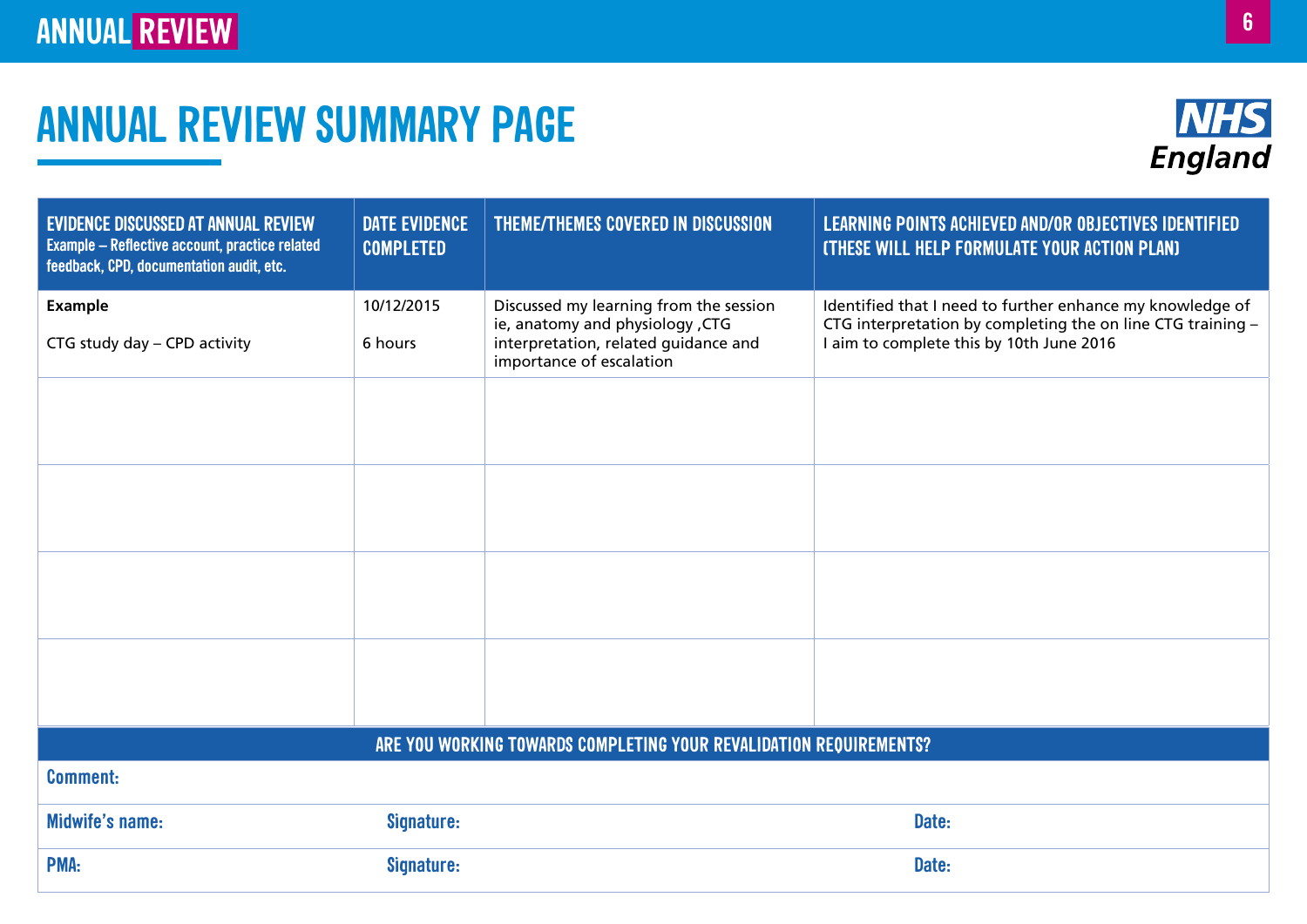### **ANNUAL REVIEW <sup>7</sup>**

## **ACTION PLAN**



### **RELATED TO EVIDENCE REQUIRED FOR REVALIDATION AND CONTINUING PROFESSIONAL DEVELOPMENT (CPD)**

| <b>DEVELOPMENT REQUIRED?</b><br><b>(Emphasise the desired outcome)</b> | <b>HOW THIS WILL BE MET?</b><br>(Describe what will happen) | OUTCOME?<br><b>(What will change as a result)</b> | <b>BY WHEN?</b> | TO BE REVIEWED AND COMPLETED BY PMA<br><b>AT THE NEXT ANNUAL REVIEW</b><br>Outcome achieved? comments |
|------------------------------------------------------------------------|-------------------------------------------------------------|---------------------------------------------------|-----------------|-------------------------------------------------------------------------------------------------------|
|                                                                        |                                                             |                                                   |                 |                                                                                                       |
|                                                                        |                                                             |                                                   |                 |                                                                                                       |
|                                                                        |                                                             |                                                   |                 |                                                                                                       |
|                                                                        |                                                             |                                                   |                 |                                                                                                       |
|                                                                        |                                                             |                                                   |                 |                                                                                                       |

| <b>Midwife's name:</b> | Signature: | Date: |
|------------------------|------------|-------|
| <b>PMA:</b>            | Signature: | Date: |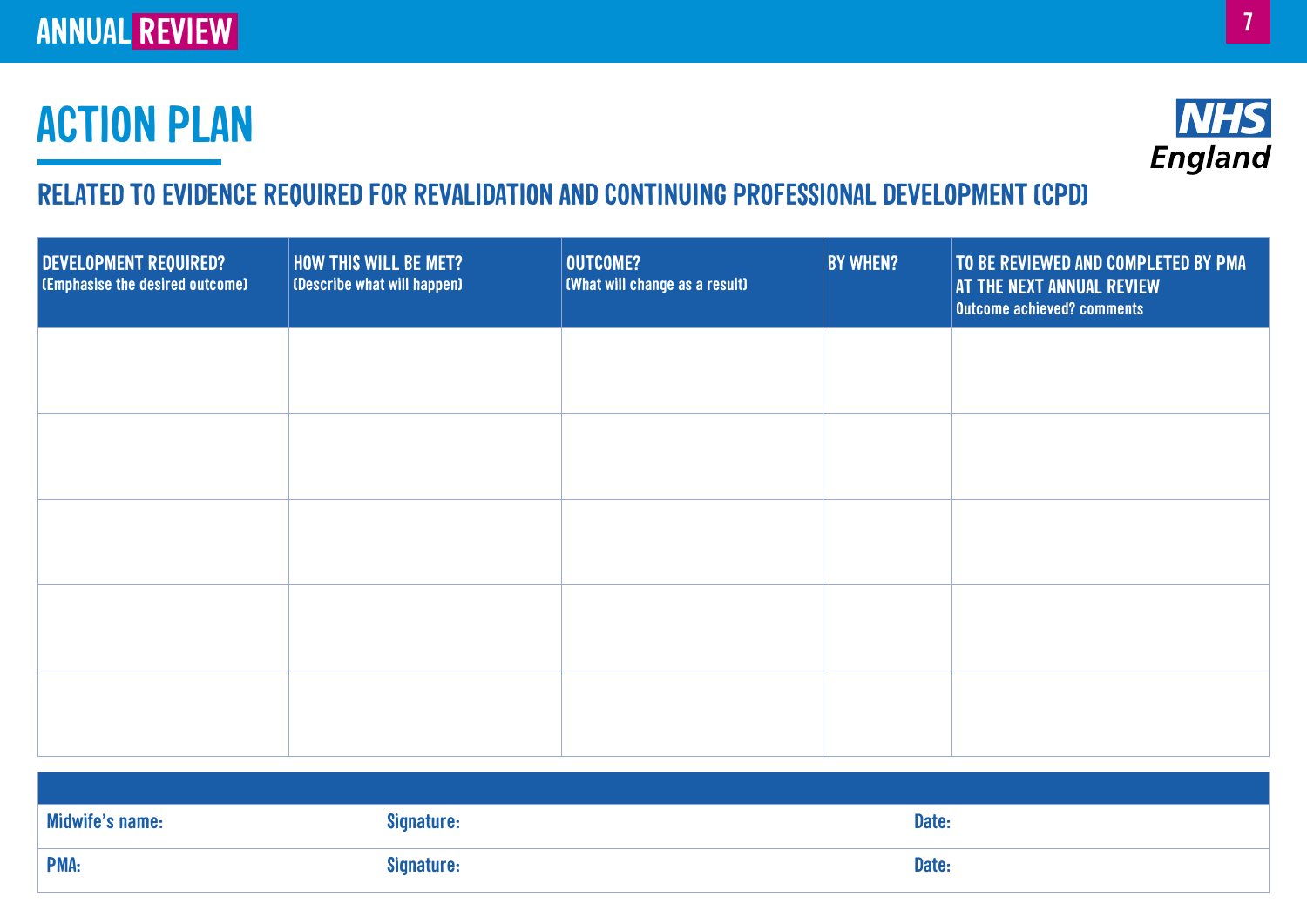## **LINKS TO ACCESS RESOURCES, TEMPLATES AND INFORMATION**



| <b>RESOURCE</b>                     | <b>INFORMATION AVAILABLE</b>                                                                                      | <b>LINK</b>                                                                 |
|-------------------------------------|-------------------------------------------------------------------------------------------------------------------|-----------------------------------------------------------------------------|
| Department of Health (DH, 2016)     | Proposals for changing the system of<br>midwifery supervision in the UK                                           | www.gov.uk/government/publications/changes-to-midwife-supervision-in-the-uk |
| NMC Revalidation                    | Information and all templates required<br>for revalidation                                                        | www.nmc.org.uk/standards/revalidation/revalidation-guidance-and-resources   |
| Nursing and Midwifery Council (NMC) | The Code (NMC, 2015)                                                                                              | www.nmc.org.uk/standards/code                                               |
| Royal College of Midwives (RCM)     | Revalidation video and resources to<br>support revalidation including i-learn<br>modules and building a portfolio | www.rcm.org.uk/watch-our-revalidation-video                                 |
| Royal College of Nursing (RCN)      | Revalidation information                                                                                          | www.rcn.org.uk/revalidation                                                 |

#### **YOUR PMA CONTACT DETAILS IE, EMAIL ADDRESS/PHONE NUMBER:**

*Acknowledgment: This tool has been produced by a working party facilitated by the NHSE London Royal College of Midwives (RCM) and Royal College of Nursing (RCN).*